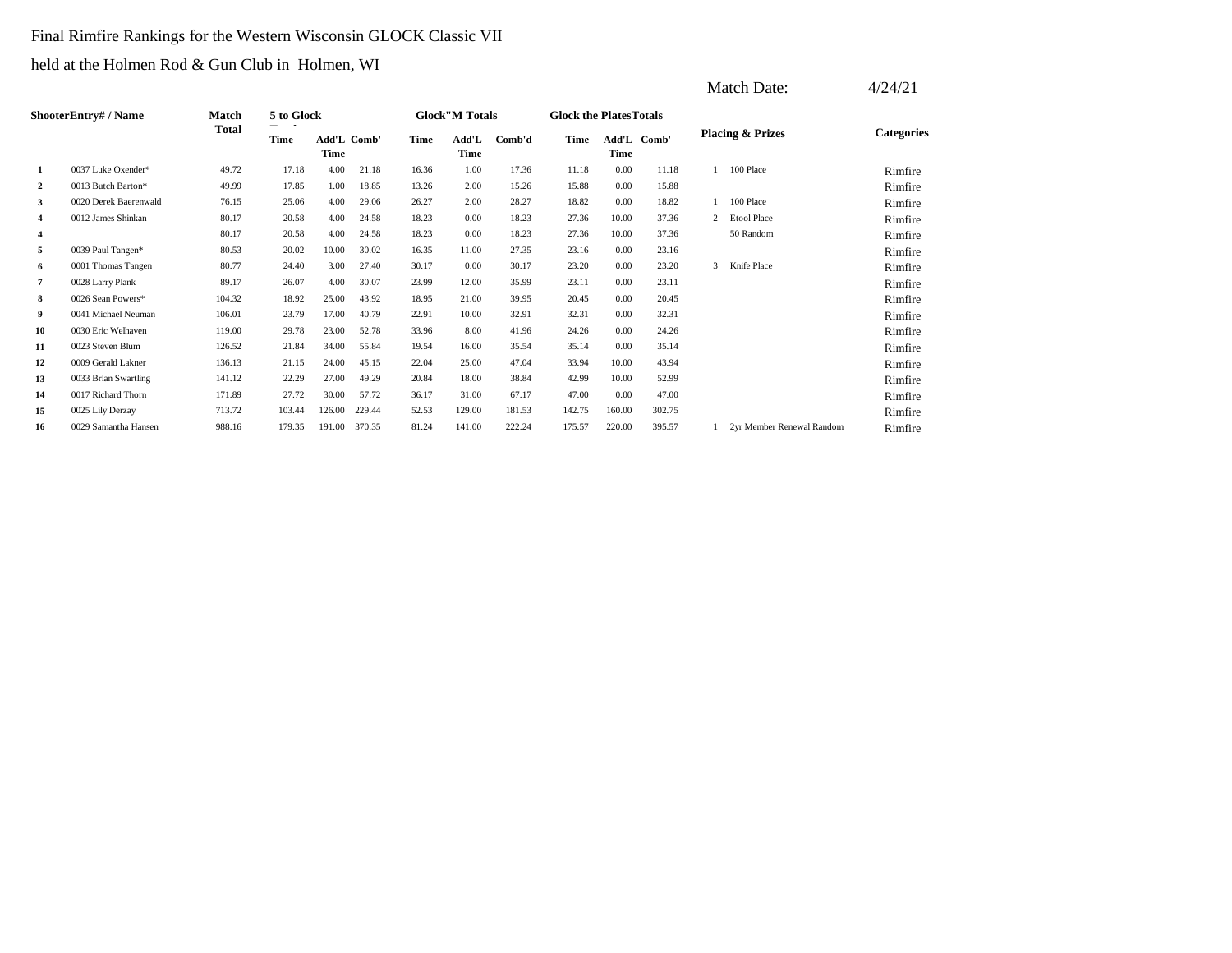### Final GLOCK Girl Rankings for the Western Wisconsin GLOCK Classic VII

#### held at the Holmen Rod & Gun Club in Holmen, WI

|              |                      |              |                     |       |        |               |                        |        |                               |             |                             | Match Date:        | 4/24/21 |  |
|--------------|----------------------|--------------|---------------------|-------|--------|---------------|------------------------|--------|-------------------------------|-------------|-----------------------------|--------------------|---------|--|
|              | ShooterEntry# / Name | <b>Match</b> | 5 to Glock          |       |        |               | <b>Glock</b> "M Totals |        | <b>Glock the PlatesTotals</b> |             |                             |                    |         |  |
|              | <b>Total</b>         | Time         | Add'L Comb'<br>Time |       | Time   | Add'L<br>Time | Comb'd                 | Time   | Time                          | Add'L Comb' | <b>Placing &amp; Prizes</b> |                    |         |  |
|              | 0016 Paula Hengel    | 121.47       | 33.81               | 1.00  | 34.81  | 35.97         | 2.00                   | 37.97  | 48.69                         | 0.00        | 48.69                       | 100 Place          |         |  |
| $\mathbf{2}$ | 0035 Susanne McMurry | 148.54       | 46.24               | 18.00 | 64.24  | 35.36         | 8.00                   | 43.36  | 40.94                         | 0.00        | 40.94                       | <b>Etool Place</b> |         |  |
| 3            | 0031 Dana Dougherty  | 378.61       | 60.68               | 13.00 | 73.68  | 54.28         | 147.00                 | 201.28 | 103.65                        | 0.00        | 103.65                      | Knife Place        |         |  |
| 4            | 0040 Kari Lodahl     | 399.92       | 63.84               | 44.00 | 107.84 | 58.44         | 37.00                  | 95.44  | 106.64                        | 90.00       | 196.64                      |                    |         |  |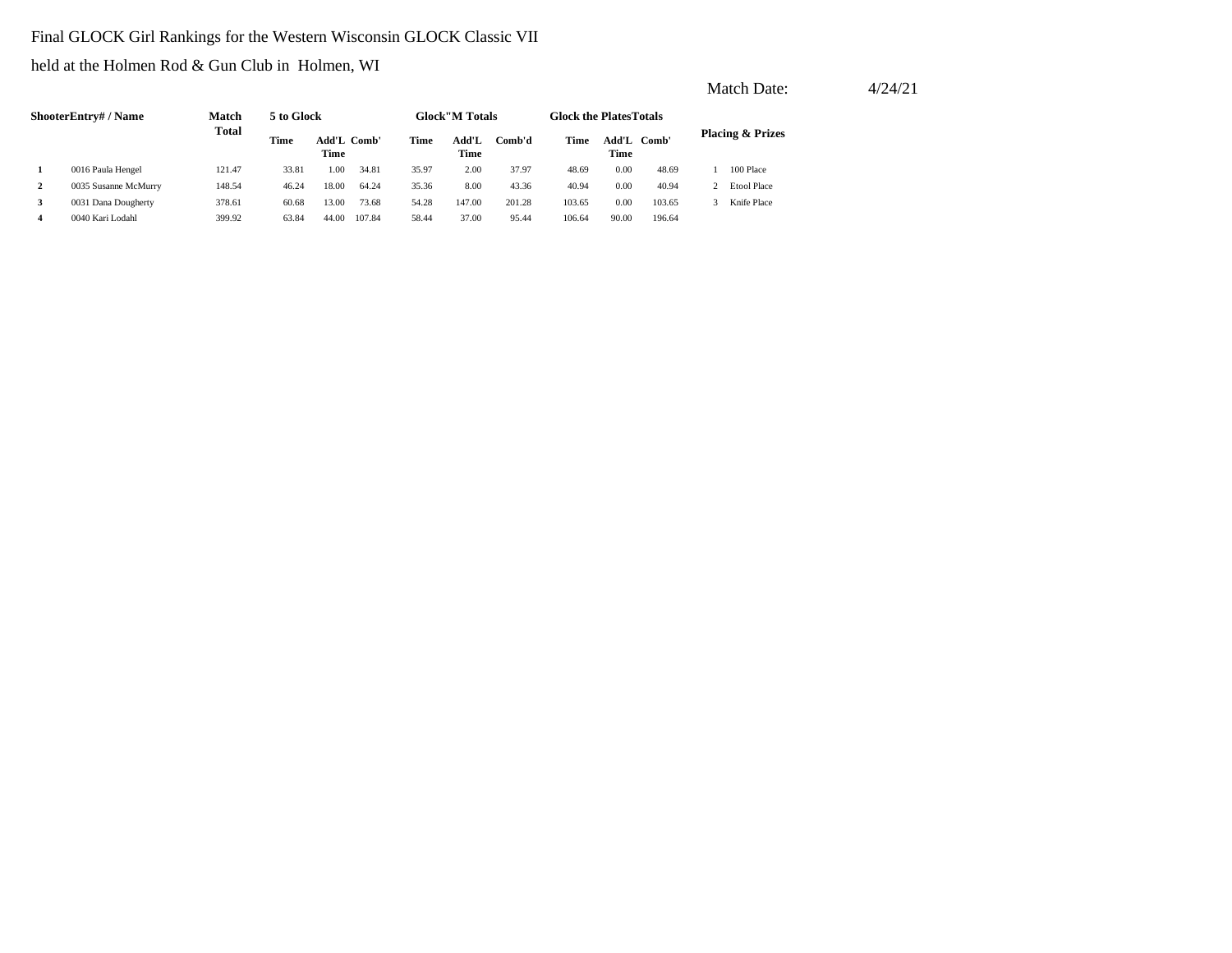### Final Pocket GLOCK Rankings for the Western Wisconsin GLOCK Classic VII

held at the Holmen Rod & Gun Club in Holmen, WI

|    |                           |              |            |                     |       |       |                        |        |                               |        |             |              | Match Date:                 | 4/24/21 |
|----|---------------------------|--------------|------------|---------------------|-------|-------|------------------------|--------|-------------------------------|--------|-------------|--------------|-----------------------------|---------|
|    | <b>ShooterEntry#/Name</b> | <b>Match</b> | 5 to Glock |                     |       |       | <b>Glock</b> "M Totals |        | <b>Glock the PlatesTotals</b> |        |             |              |                             |         |
|    |                           | Total        | Time       | Add'L Comb'<br>Time |       | Time  | Add'L<br>Time          | Comb'd | Time                          | Time   | Add'L Comb' |              | <b>Placing &amp; Prizes</b> |         |
| 1  | 0008 Bryan Dover*         | 37.31        | 9.72       | 1.00                | 10.72 | 10.35 | 0.00                   | 10.35  | 16.24                         | 0.00   | 16.24       |              | 100 Place                   |         |
| 2  | 0038 Luke Oxender*        | 50.20        | 12.76      | 0.00                | 12.76 | 12.72 | 2.00                   | 14.72  | 22.72                         | 0.00   | 22.72       |              |                             |         |
| 3  | 0027 Sean Powers*         | 59.03        | 14.49      | 2.00                | 16.49 | 14.95 | 6.00                   | 20.95  | 21.59                         | 0.00   | 21.59       |              |                             |         |
| 4  | 0004 Bill Ferwerda*       | 62.67        | 17.33      | 5.00                | 22.33 | 16.03 | 2.00                   | 18.03  | 22.31                         | 0.00   | 22.31       |              |                             |         |
| 5  | 0021 Derek Baerenwald     | 72.67        | 22.35      | 1.00                | 23.35 | 19.72 | 0.00                   | 19.72  | 29.60                         | 0.00   | 29.60       |              | 100 Place                   |         |
| 6  | 0042 Michael Neuman       | 98.58        | 19.27      | 4.00                | 23.27 | 21.31 | 4.00                   | 25.31  | 30.00                         | 20.00  | 50.00       | 2            | <b>Etool Place</b>          |         |
| 7  | 0006 Jeffrey Bunch*       | 119.38       | 13.91      | 0.00                | 13.91 | 12.30 | 10.00                  | 22.30  | 33.17                         | 50.00  | 83.17       |              |                             |         |
| 8  | 0014 Ryan Wolfgram        | 131.36       | 12.09      | 24.00               | 36.09 | 14.16 | 16.00                  | 30.16  | 25.11                         | 40.00  | 65.11       | $\mathbf{3}$ | Knife Place                 |         |
| 9  | 0018 Richard Thorn        | 164.74       | 21.54      | 19.00               | 40.54 | 22.85 | 7.00                   | 29.85  | 34.35                         | 60.00  | 94.35       |              |                             |         |
| 10 | 0019 Michael Lawver       | 176.09       | 16.11      | 14.00               | 30.11 | 16.83 | 8.00                   | 24.83  | 31.15                         | 90.00  | 121.15      |              |                             |         |
| 11 | 0003 Larry Rodencal*      | 190.02       | 13.26      | 18.00               | 31.26 | 12.71 | 13.00                  | 25.71  | 33.05                         | 100.00 | 133.05      |              |                             |         |
| 12 | 0010 Derek Hurd           | 199.55       | 15.82      | 25.00               | 40.82 | 15.59 | 36.00                  | 51.59  | 47.14                         | 60.00  | 107.14      |              |                             |         |
| 13 | 0036 Douglas Kyllo        | 209.29       | 15.04      | 18.00               | 33.04 | 12.27 | 30.00                  | 42.27  | 33.98                         | 100.00 | 133.98      |              |                             |         |
| 14 | 0011 James DeYoung        | 217.95       | 17.00      | 31.00               | 48.00 | 18.16 | 12.00                  | 30.16  | 29.79                         | 110.00 | 139.79      |              |                             |         |
| 15 | 0032 Jesse Mielitz        | 225.34       | 18.87      | 17.00               | 35.87 | 21.10 | 26.00                  | 47.10  | 42.37                         | 100.00 | 142.37      |              |                             |         |
| 16 | 0034 Susanne McMurry      | 323.54       | 27.07      | 47.00               | 74.07 | 21.17 | 26.00                  | 47.17  | 52.30                         | 150.00 | 202.30      |              |                             |         |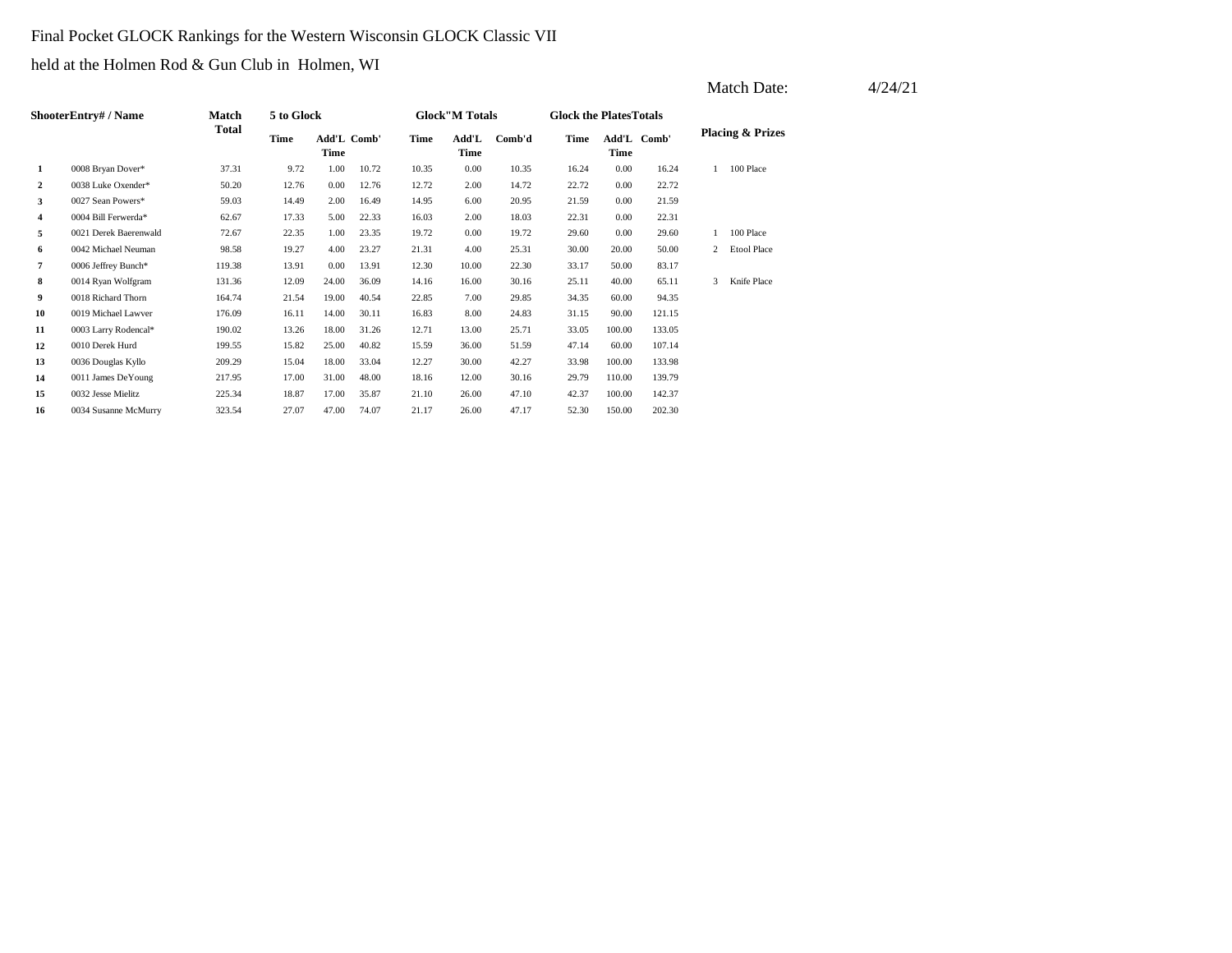#### Final Stock MOS Rankings for the Western Wisconsin GLOCK Classic VII

held at the Holmen Rod & Gun Club in Holmen, WI

|              | <b>ShooterEntry# / Name</b> | <b>Match</b> | 5 to Glock |                     |       |       | <b>Glock</b> "M Totals |        | <b>Glock the Plates Totals</b> |               |       |                             |
|--------------|-----------------------------|--------------|------------|---------------------|-------|-------|------------------------|--------|--------------------------------|---------------|-------|-----------------------------|
|              |                             | Total        | Time       | Add'L Comb'<br>Time |       | Time  | Add'L<br>Time          | Comb'd | Time                           | Add'L<br>Time | Comb' | <b>Placing &amp; Prizes</b> |
| $\mathbf{1}$ | 0022 Derek Baerenwald       | 61.07        | 22.04      | 00.1                | 23.04 | 18.20 | 3.00                   | 21.20  | 16.83                          | 0.00          | 16.83 | \$100,00 Place              |
| 2            | 0002 Robby Personette       | 71.83        | 23.47      | 5.00                | 28.47 | 21.76 | 0.00                   | 21.76  | 21.60                          | 0.00          | 21.60 | <b>Etool Place</b>          |
| 3            | 0007 Jeffrey Bunch*         | 79.10        | 21.55      | 8.00                | 29.55 | 21.32 | 14.00                  | 35.32  | 14.23                          | 0.00          | 14.23 | \$100,00 Place              |
| 4            | 0015 Michael Neuman         | 92.71        | 28.13      | 12.00               | 40.13 | 24.48 | 4.00                   | 28.48  | 24.10                          | 0.00          | 24.10 | Knife Place                 |
| 5.           | 0024 Steven Blum            | 146.09       | 22.14      | 19.00               | 41.14 | 20.98 | 49.00                  | 69.98  | 34.97                          | 0.00          | 34.97 |                             |

Match Date:  $4/24/21$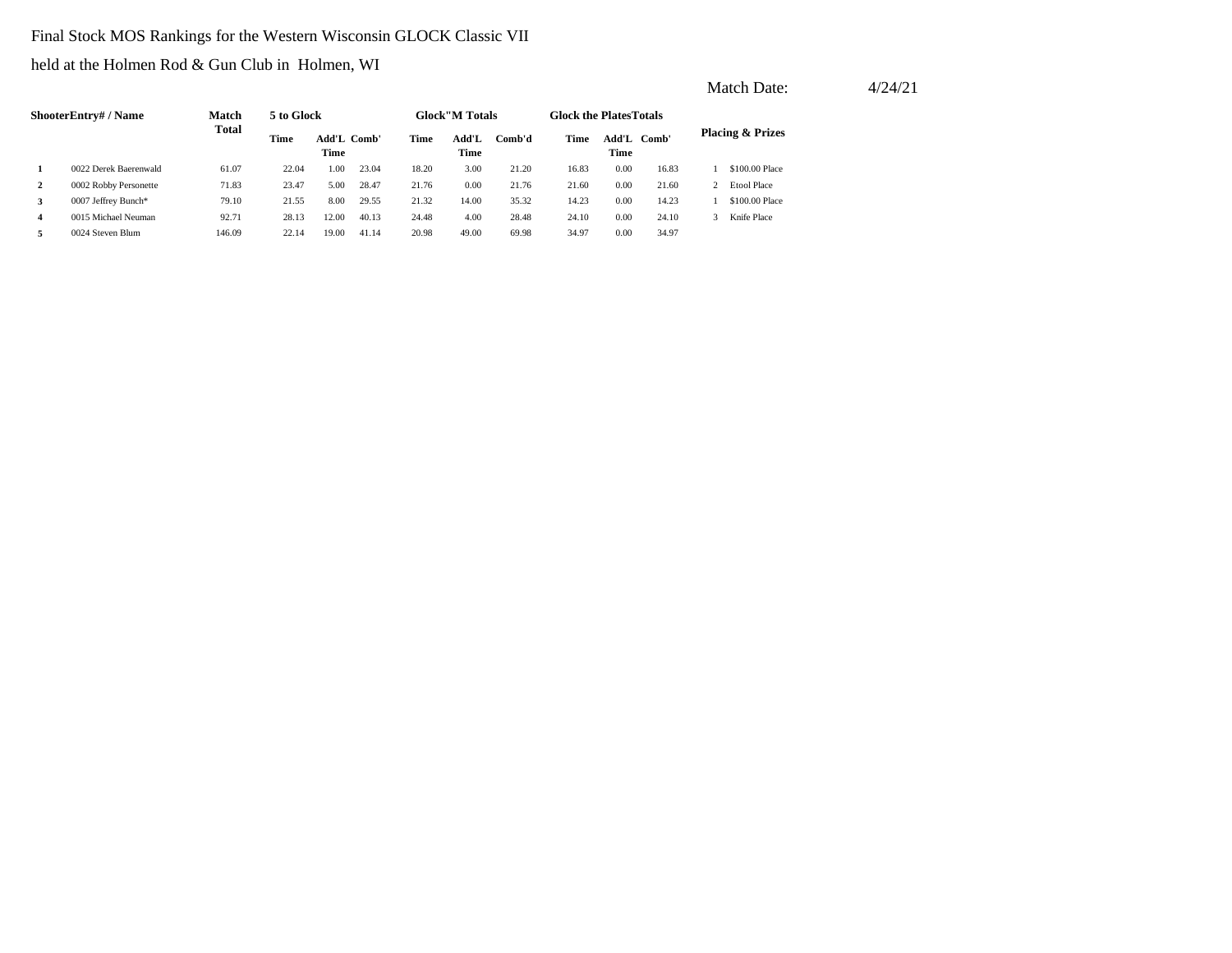#### Match Date:

#### 4/24/21

**The following scores have not been included in the above results due to administrative issues or scoring errors Please call the GSSF office (770) 437-4718 as soon as possible for further clarification. Thank you.**

**Shooters who did not finish the match...**

#### **Shooters who did not show**

1 0005 Jeffrey Bunch\*

**Page 5 of 5 5/13/2021 09:25:29 AM Unlimited Holmen, WI**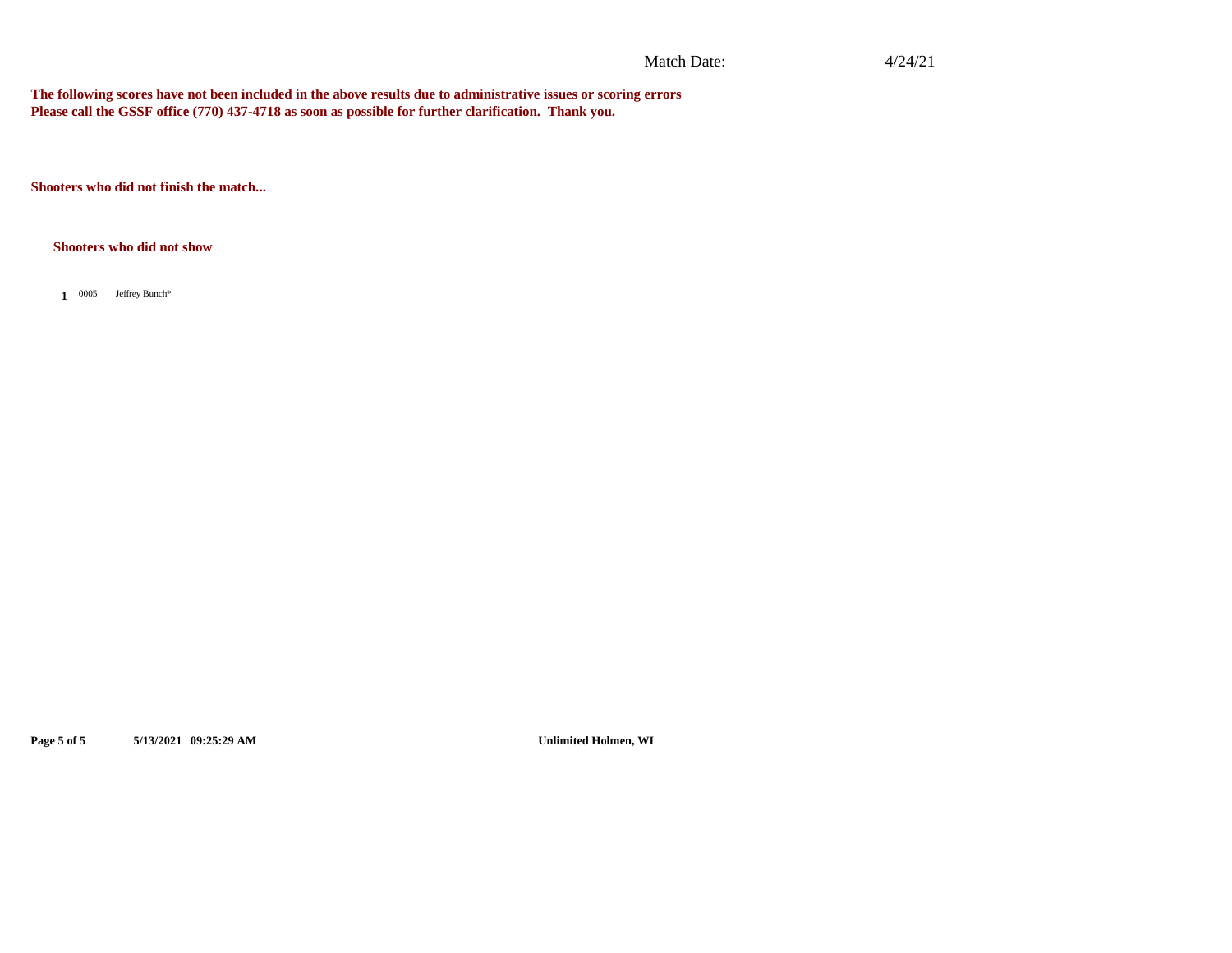### Final Civilian Rankings for the Western Wisconsin GLOCK Classic VII

### held at the Holmen Rod & Gun Club in Holmen, WI Match Date: 4/24/21

|                | ShooterEntry# / Name  | Match        | 5 to Glock Totals |                      |        |       | <b>Glock"M Totals</b> |              | <b>Glock the PlatesTotals</b> |        |              |                             |                     |
|----------------|-----------------------|--------------|-------------------|----------------------|--------|-------|-----------------------|--------------|-------------------------------|--------|--------------|-----------------------------|---------------------|
|                |                       | <b>Total</b> | Time              | Add'L Comb'd<br>Time |        | Time  | Time                  | Add'L Comb'd | Time                          | Time   | Add'L Comb'd | <b>Placing &amp; Prizes</b> | <b>Categories</b>   |
| 1              | 0076 Derek Baerenwald | 79.13        | 27.88             | 1.00                 | 28.88  | 25.11 | 0.00                  | 25.11        | 25.14                         | 0.00   | 25.14        | Pistol Place                |                     |
| $\mathbf{2}$   | 0097 Larry Plank      | 79.13        | 26.87             | 2.00                 | 28.87  | 27.21 | 1.00                  | 28.21        | 22.05                         | 0.00   | 22.05        | 2 100 Place                 | Super Senior        |
| $\mathbf{2}$   |                       | 79.13        | 26.87             | 2.00                 | 28.87  | 27.21 | 1.00                  | 28.21        | 22.05                         | 0.00   | 22.05        | 75 Super Senior             | Super Senior        |
| 3              | 0004 Robby Personette | 84.31        | 20.00             | 15.00                | 35.00  | 20.27 | 9.00                  | 29.27        | 20.04                         | 0.00   | 20.04        | 3 75 Place                  |                     |
| $\overline{4}$ | 0096 Mike Suntken     | 99.69        | 19.24             | 22.00                | 41.24  | 18.57 | 18.00                 | 36.57        | 21.88                         | 0.00   | 21.88        | 2 year membership renew     |                     |
| 5              | 0102 Nolan Hammer     | 106.81       | 24.33             | 22.00                | 46.33  | 23.43 | 5.00                  | 28.43        | 22.05                         | 10.00  | 32.05        |                             |                     |
| 6              | 0064 Michael Neuman   | 111.96       | 26.44             | 17.00                | 43.44  | 25.54 | 5.00                  | 30.54        | 27.98                         | 10.00  | 37.98        |                             | Super Senior        |
| 7              | 0054 Brian Swartling  | 117.80       | 22.72             | 25.00                | 47.72  | 20.05 | 17.00                 | 37.05        | 33.03                         | 0.00   | 33.03        |                             |                     |
| 8              | 0067 Michael Lawver   | 130.34       | 20.11             | 24.00                | 44.11  | 21.11 | 11.00                 | 32.11        | 34.12                         | 20.00  | 54.12        |                             |                     |
| 9              | 0041 William Shinkan  | 131.65       | 27.60             | 22.00                | 49.60  | 23.89 | 16.00                 | 39.89        | 42.16                         | 0.00   | 42.16        |                             | Super Senior        |
| 10             | 0003 Thomas Tangen    | 133.98       | 32.34             | 21.00                | 53.34  | 35.80 | 8.00                  | 43.80        | 36.84                         | 0.00   | 36.84        |                             | Super Senior        |
| 11             | 0015 Robert Kittelson | 137.62       | 18.65             | 40.00                | 58.65  | 16.33 | 24.00                 | 40.33        | 28.64                         | 10.00  | 38.64        |                             |                     |
| 12             | 0035 Gerald Lakner    | 149.07       | 25.10             | 19.00                | 44.10  | 25.53 | 29.00                 | 54.53        | 40.44                         | 10.00  | 50.44        | 75 Senior                   | Senior              |
| 13             | 0106 Douglas Kyllo    | 155.44       | 24.56             | 33.00                | 57.56  | 22.01 | 28.00                 | 50.01        | 37.87                         | 10.00  | 47.87        |                             |                     |
| 14             | 0045 James DeYoung    | 158.20       | 25.23             | 14.00                | 39.23  | 22.79 | 20.00                 | 42.79        | 46.18                         | 30.00  | 76.18        |                             |                     |
| 15             | 0057 Richard Thorn    | 159.73       | 33.07             | 45.00                | 78.07  | 30.01 | 16.00                 | 46.01        | 35.65                         | 0.00   | 35.65        | Pistol Random               | Senior              |
| 16             | 0099 Eric Welhaven    | 159.86       | 29.24             | 23.00                | 52.24  | 33.61 | 22.00                 | 55.61        | 52.01                         | 0.00   | 52.01        |                             |                     |
| 17             | 0062 Ryan Wolfgram    | 163.28       | 16.47             | 51.00                | 67.47  | 14.87 | 55.00                 | 69.87        | 25.94                         | 0.00   | 25.94        |                             |                     |
| 18             | 0084 Bert Diver       | 184.35       | 33.77             | 24.00                | 57.77  | 32.43 | 6.00                  | 38.43        | 68.15                         | 20.00  | 88.15        |                             |                     |
| 19             | 0072 Adam Schaefer    | 190.23       | 18.32             | 80.00                | 98.32  | 23.20 | 26.00                 | 49.20        | 42.71                         | 0.00   | 42.71        |                             |                     |
| 20             | 0039 Paul Roach       | 200.07       | 25.83             | 27.00                | 52.83  | 24.21 | 6.00                  | 30.21        | 57.03                         | 60.00  | 117.03       |                             |                     |
| 21             | 0080 Steven Blum      | 211.82       | 23.58             | 22.00                | 45.58  | 22.60 | 12.00                 | 34.60        | 41.64                         | 90.00  | 131.64       |                             |                     |
| 22             | 0100 Jesse Mielitz    | 232.01       | 33.57             | 16.00                | 49.57  | 28.35 | 32.00                 | 60.35        | 62.09                         | 60.00  | 122.09       |                             |                     |
| 23             | 0074 Sarah Schaefer   | 273.33       | 24.42             | 43.00                | 67.42  | 29.92 | 27.00                 | 56.92        | 68.99                         | 80.00  | 148.99       | 75 Adult Female             | <b>Adult Female</b> |
| 24             | 0095 Jacob Helgerson  | 301.53       | 21.12             | 152.00               | 173.12 | 19.51 | 39.00                 | 58.51        | 39.90                         | 30.00  | 69.90        |                             |                     |
| 25             | 0028 Theodore Tangen  | 319.80       | 40.26             | 64.00                | 104.26 | 47.05 | 20.00                 | 67.05        | 68.49                         | 80.00  | 148.49       |                             | Super Senior        |
| 26             | 0104 Joshua Zieman    | 333.06       | 41.67             | 15.00                | 56.67  | 33.13 | 43.00                 | 76.13        | 50.26                         | 150.00 | 200.26       |                             |                     |
| 27             | 0093 Michael Krolow   | 428.90       | 33.31             | 70.00                | 103.31 | 37.15 | 58.00                 | 95.15        | 90.44                         | 140.00 | 230.44       |                             | Super Senior        |
| 28             | 0091 Michael Bender   | 457.80       | 47.34             | 100.00               | 147.34 | 37.78 | 88.00                 | 125.78       | 144.68                        | 40.00  | 184.68       | 75 Junior Male              | Junior Male         |
| 29             | 0092 Jacob Derzay     | 512.99       | 27.03             | 49.00                | 76.03  | 28.84 | 52.00                 | 80.84        | 276.12                        | 80.00  | 356.12       |                             | Junior Male         |
| 30             | 0088 Michael Hansen   | 543.94       | 60.62             | 41.00                | 101.62 | 63.76 | 113.00                | 176.76       | 205.56                        | 60.00  | 265.56       |                             | Junior Male         |
| 31             | 0085 Jared Diver      | 566.91       | 64.88             | 49.00                | 113.88 | 32.64 | 47.00                 | 79.64        | 303.39                        | 70.00  | 373.39       |                             | Junior Male         |

 0105 Ethan Kyllo 683.13 30.72 174.00 204.72 24.28 208.00 232.28 76.13 170.00 246.13 Junior Male 0089 James Lawrenz 705.15 81.91 117.00 198.91 92.71 133.00 225.71 240.53 40.00 280.53 Junior Male 0086 Delia Hansen 778.09 131.07 38.00 169.07 131.26 18.00 149.26 389.76 70.00 459.76 75 Junior Female Junior Female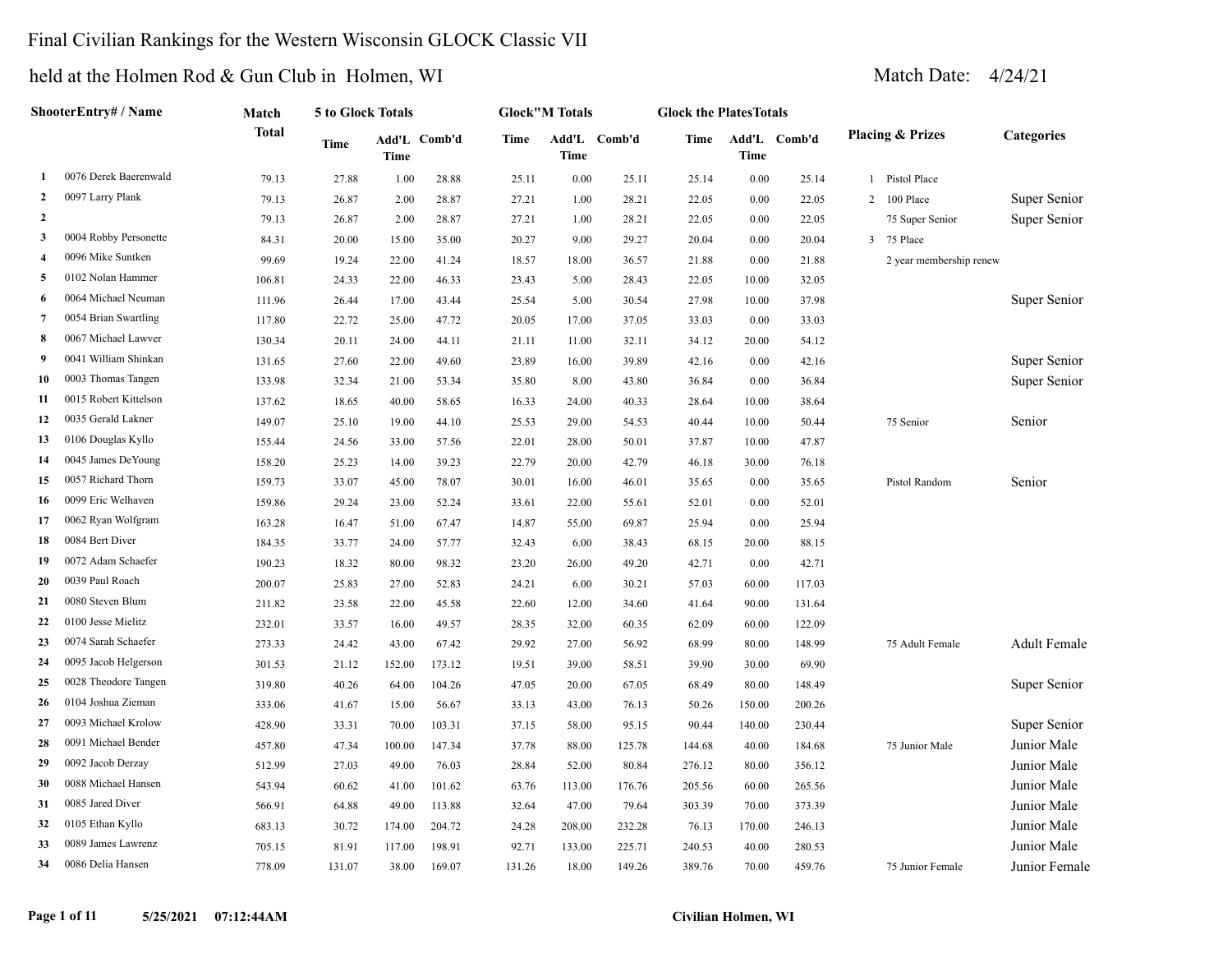| <b>ShooterEntry#/Name</b> | Match        | 5 to Glock Totals |               |        |        | <b>Glock"M Totals</b> |        | <b>Glock the PlatesTotals</b> |               |        |                             |                   |
|---------------------------|--------------|-------------------|---------------|--------|--------|-----------------------|--------|-------------------------------|---------------|--------|-----------------------------|-------------------|
|                           | <b>Total</b> | Time              | Add'L<br>Time | Comb'd | Time   | Add'L<br>Time         | Comb'd | Time                          | Add'L<br>Time | Comb'd | <b>Placing &amp; Prizes</b> | <b>Categories</b> |
| 0086 Delia Hansen<br>34   | 778.09       | 131.07            | 38.00         | 169.07 | 131.26 | 18.00                 | 149.26 | 389.76                        | 70.00         | 459.76 | LM-\$100 Membership Pr      | Junior Female     |
| 0090 Alex Lira<br>35      | 983.18       | 88.97             | 159.00        | 247.97 | 66.48  | 141.00                | 207.48 | 417.73                        | 110.00        | 527.73 |                             | Junior Male       |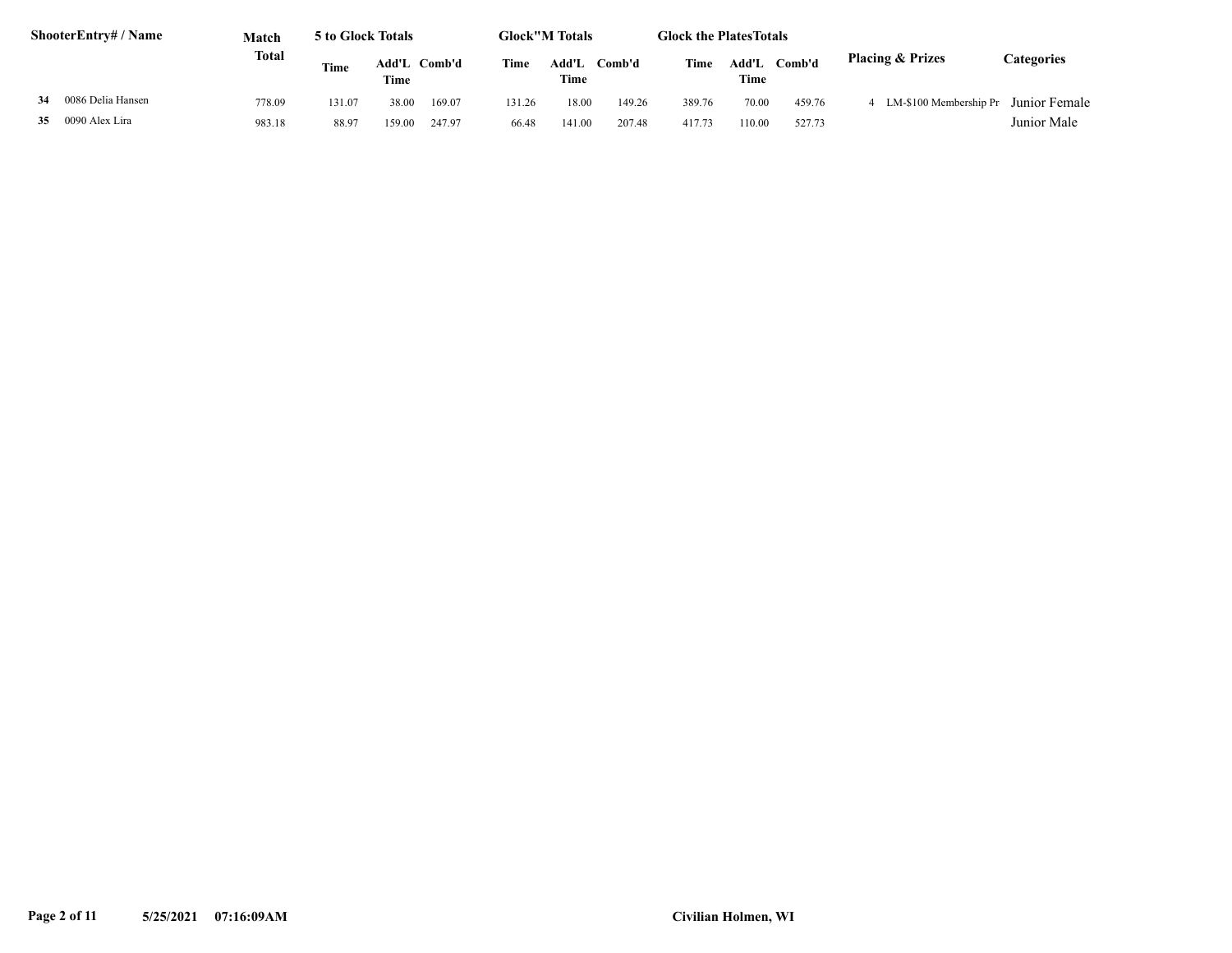# Final Competition Rankings for the Western Wisconsin GLOCK Classic VII

|              | ShooterEntry# / Name     | Match  | 5 to Glock Totals |       |              |       | <b>Glock"M Totals</b> |              | <b>Glock the Plates Totals</b> |        |              |                             |
|--------------|--------------------------|--------|-------------------|-------|--------------|-------|-----------------------|--------------|--------------------------------|--------|--------------|-----------------------------|
|              |                          | Total  | Time              | Time  | Add'L Comb'd | Time  | Time                  | Add'L Comb'd | Time                           | Time   | Add'L Comb'd | <b>Placing &amp; Prizes</b> |
|              | 0024 Bryan Dover*        | 47.52  | 14.28             | 4.00  | 18.28        | 13.44 | 2.00                  | 15.44        | 13.80                          | 0.00   | 13.80        | 100 Place                   |
| $\mathbf{2}$ | 0109 Luke Oxender*       | 54.83  | 18.51             | 1.00  | 19.51        | 17.75 | 3.00                  | 20.75        | 14.57                          | 0.00   | 14.57        |                             |
| 3            | 0059 Butch Barton*       | 57.54  | 16.82             | 7.00  | 23.82        | 14.77 | 5.00                  | 19.77        | 13.95                          | 0.00   | 13.95        |                             |
| 4            | 0018 Jeffrey Bunch*      | 68.47  | 21.33             | 5.00  | 26.33        | 21.39 | $0.00\,$              | 21.39        | 20.75                          | 0.00   | 20.75        | 2 year membership renew     |
| 5            | 0011 Bill Ferwerda*      | 68.86  | 24.47             | 2.00  | 26.47        | 22.48 | $0.00\,$              | 22.48        | 19.91                          | 0.00   | 19.91        |                             |
| 6            | 0047 James Shinkan       | 74.96  | 22.48             | 3.00  | 25.48        | 20.83 | 10.00                 | 30.83        | 18.65                          | 0.00   | 18.65        | 100 Place                   |
| 7            | 0068 Michael Lawver      | 81.59  | 19.28             | 15.00 | 34.28        | 19.39 | 4.00                  | 23.39        | 23.92                          | 0.00   | 23.92        | 2 Etool Place               |
| 8            | 0116 Jason Kalmes*       | 93.18  | 26.33             | 17.00 | 43.33        | 22.03 | 10.00                 | 32.03        | 17.82                          | 0.00   | 17.82        |                             |
| 9            | 0007 Larry Rodencal*     | 93.47  | 22.24             | 5.00  | 27.24        | 19.59 | 20.00                 | 39.59        | 26.64                          | 0.00   | 26.64        |                             |
| 10           | 0115 Mike Suntken        | 98.00  | 20.53             | 9.00  | 29.53        | 23.28 | 15.00                 | 38.28        | 30.19                          | 0.00   | 30.19        | 3 Knife Place               |
| 11           | 0016 Robert Kittelson    | 99.20  | 20.77             | 14.00 | 34.77        | 15.32 | 23.00                 | 38.32        | 26.11                          | 0.00   | 26.11        |                             |
| 12           | 0005 Robby Personette    | 101.67 | 26.61             | 21.00 | 47.61        | 18.65 | 16.00                 | 34.65        | 19.41                          | 0.00   | 19.41        |                             |
| 13           | 0077 Derek Baerenwald    | 114.04 | 26.91             | 15.00 | 41.91        | 23.02 | 5.00                  | 28.02        | 24.11                          | 20.00  | 44.11        |                             |
| 14           | 0031 Patrick Kirchenwitz | 132.43 | 27.23             | 19.00 | 46.23        | 24.57 | 9.00                  | 33.57        | 32.63                          | 20.00  | 52.63        |                             |
| 15           | 0113 Ryan Wolfgram       | 263.74 | 21.96             | 55.00 | 76.96        | 25.54 | 13.00                 | 38.54        | 48.24                          | 100.00 | 148.24       |                             |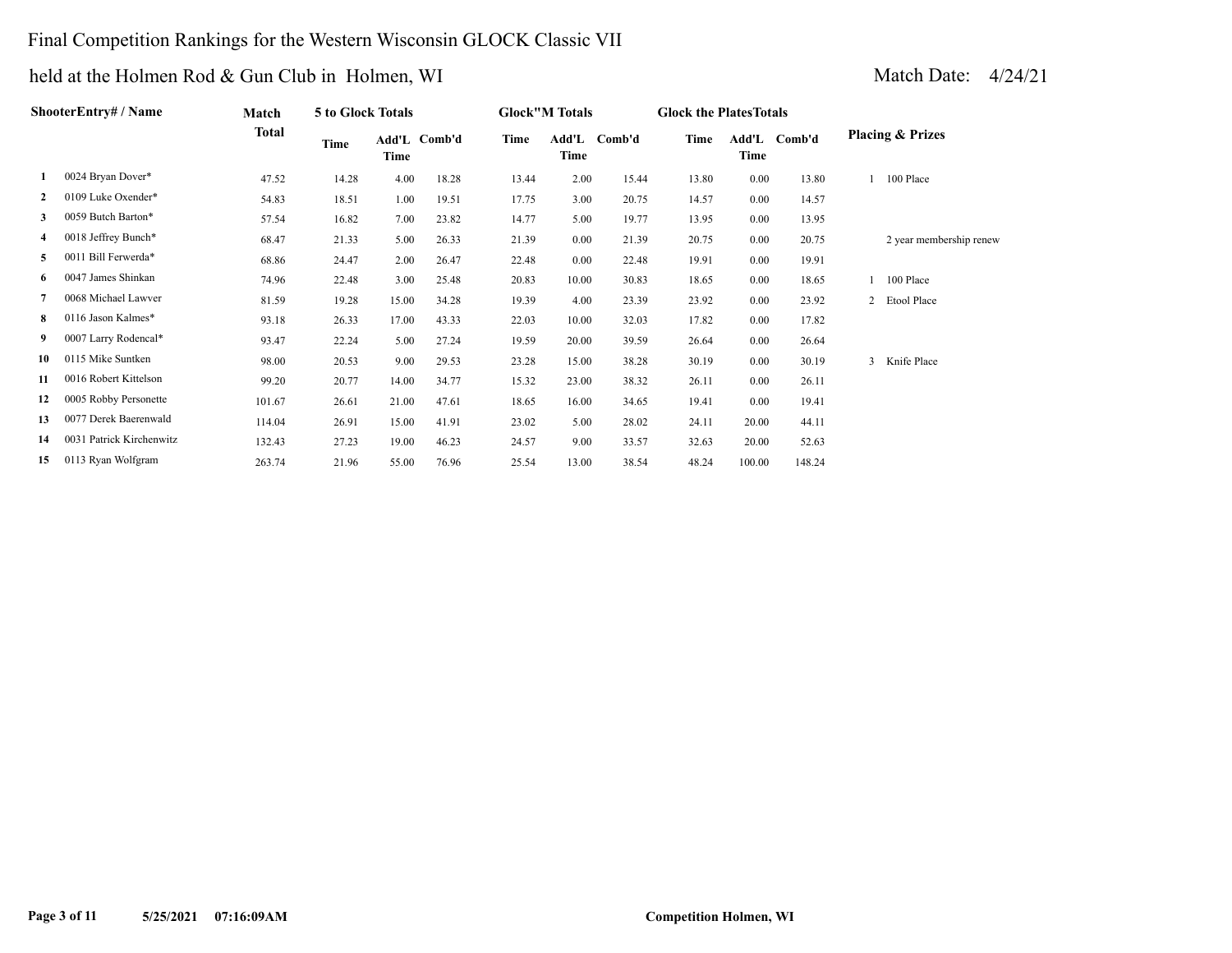## Final Guardian Rankings for the Western Wisconsin GLOCK Classic VII

|                | ShooterEntry# / Name     | Match  | 5 to Glock Totals |                      |        |       | <b>Glock</b> "M Totals |        | <b>Glock the Plates Totals</b> |               |        |   |                             |                   |
|----------------|--------------------------|--------|-------------------|----------------------|--------|-------|------------------------|--------|--------------------------------|---------------|--------|---|-----------------------------|-------------------|
|                |                          | Total  | Time              | Add'L Comb'd<br>Time |        | Time  | Add'L<br>Time          | Comb'd | Time                           | Add'L<br>Time | Comb'd |   | <b>Placing &amp; Prizes</b> | <b>Categories</b> |
|                | 0112 Christopher Lamm    | 93.59  | 25.24             | 3.00                 | 28.24  | 23.20 | 18.00                  | 41.20  | 24.15                          | 0.00          | 24.15  |   |                             |                   |
|                | 0001 Scott Tesch         | 108.29 | 18.63             | 20.00                | 38.63  | 24.07 | 13.00                  | 37.07  | 32.59                          | 0.00          | 32.59  |   | 100 Place                   |                   |
| 3              | 0065 Thomas Blue         | 113.26 | 28.88             | 14.00                | 42.88  | 28.40 | 14.00                  | 42.40  | 27.98                          | 0.00          | 27.98  |   | 2 Etool Place               |                   |
| 4              | 0053 Paula Hengel        | 122.09 | 35.05             | 4.00                 | 39.05  | 30.44 | 10.00                  | 40.44  | 42.60                          | 0.00          | 42.60  | 3 | Knife Place                 | Guardian Female   |
| $\overline{4}$ |                          | 122.09 | 35.05             | 4.00                 | 39.05  | 30.44 | 10.00                  | 40.44  | 42.60                          | 0.00          | 42.60  |   | 75 Guardian Female          | Guardian Female   |
| 5.             | 0029 Patrick Kirchenwitz | 139.62 | 33.21             | 14.00                | 47.21  | 23.76 | 14.00                  | 37.76  | 34.65                          | 20.00         | 54.65  |   | 75 Senior                   | Senior            |
| 6              | 0070 Bruce Davidson      | 180.34 | 24.79             | 21.00                | 45.79  | 31.16 | 23.00                  | 54.16  | 60.39                          | 20.00         | 80.39  |   |                             |                   |
|                | 0058 David Kohrs         | 207.10 | 46.10             | 40.00                | 86.10  | 30.66 | 32.00                  | 62.66  | 58.34                          | 0.00          | 58.34  |   |                             |                   |
| 8              | 0079 Brian Hackner       | 367.89 | 27.79             | 104.00               | 131.79 | 27.60 | 47.00                  | 74.60  | 61.50                          | 100.00        | 161.50 |   |                             |                   |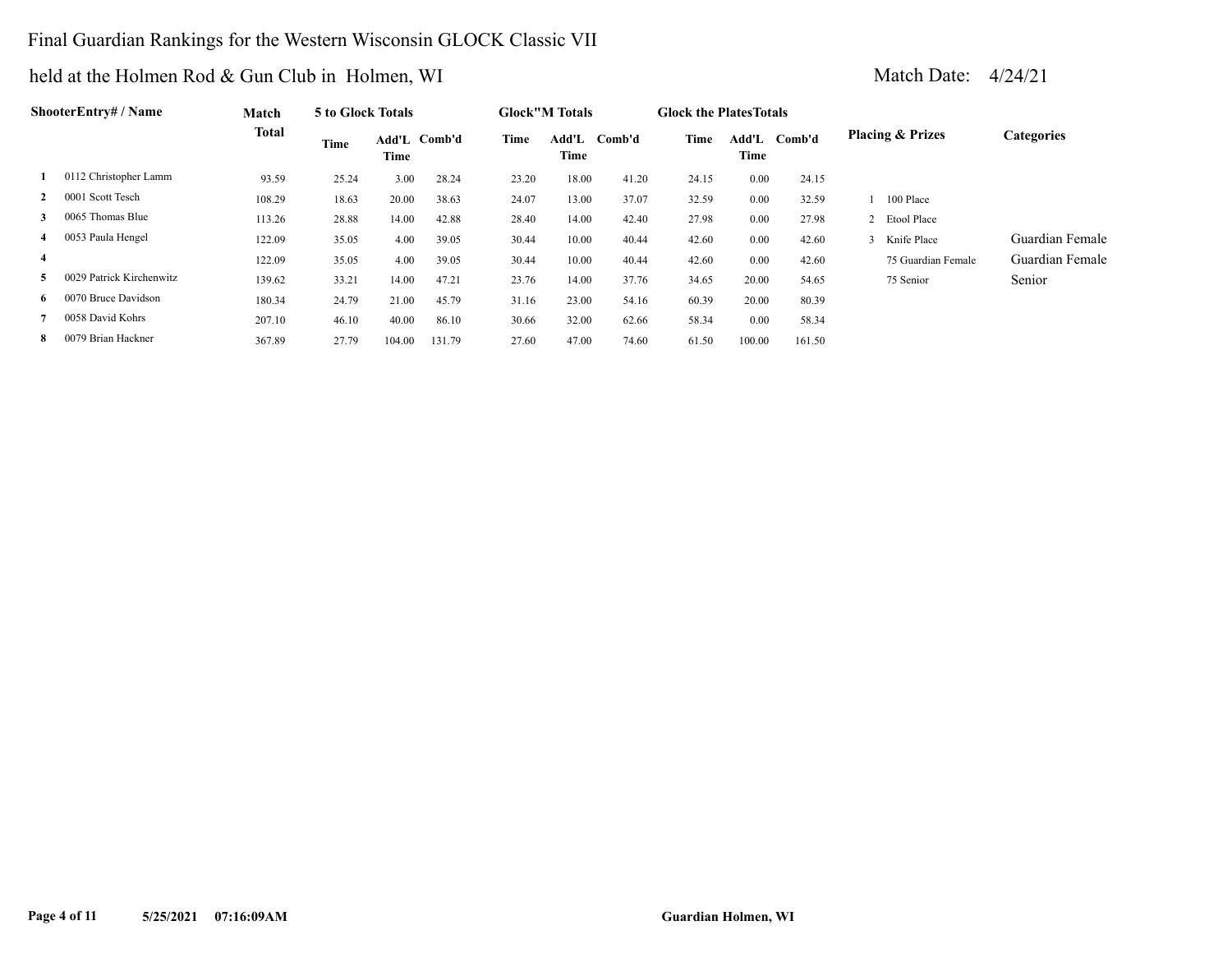# Final Heavy Metal Rankings for the Western Wisconsin GLOCK Classic VII

|              | ShooterEntrv# / Name     | Match  | 5 to Glock Totals |                      |       |       | <b>Glock"M Totals</b> |        | <b>Glock the Plates Totals</b> |               |        |                             |
|--------------|--------------------------|--------|-------------------|----------------------|-------|-------|-----------------------|--------|--------------------------------|---------------|--------|-----------------------------|
|              |                          | Total  | Time              | Add'L Comb'd<br>Time |       | Time  | Add'L<br>Time         | Comb'd | Time                           | Add'L<br>Time | Comb'd | <b>Placing &amp; Prizes</b> |
|              | 0027 Bryan Dover*        | 45.41  | 14.77             | 4.00                 | 18.77 | 13.57 | 2.00                  | 15.57  | 11.07                          | 0.00          | 11.07  | Pistol MatchMeister         |
| $\mathbf{2}$ | 0110 Luke Oxender*       | 64.80  | 19.31             | 11.00                | 30.31 | 17.44 | $0.00\,$              | 17.44  | 17.05                          | 0.00          | 17.05  | 100 Place                   |
| 3            | 0014 Bill Ferwerda*      | 76.91  | 24.41             | 1.00                 | 25.41 | 23.68 | 3.00                  | 26.68  | 24.82                          | 0.00          | 24.82  |                             |
| 4            | 0006 Robby Personette    | 96.50  | 24.86             | 12.00                | 36.86 | 23.78 | 4.00                  | 27.78  | 31.86                          | 0.00          | 31.86  | 100 Place                   |
| 5            | 0009 Larry Rodencal*     | 100.97 | 20.83             | 4.00                 | 24.83 | 20.26 | 23.00                 | 43.26  | 32.88                          | 0.00          | 32.88  | 2 year membership renew     |
| 6            | 0069 Michael Lawver      | 104.12 | 21.30             | 20.00                | 41.30 | 22.06 | 12.00                 | 34.06  | 28.76                          | 0.00          | 28.76  | 2 Etool Place               |
| 7            | 0046 James DeYoung       | 114.59 | 26.95             | 22.00                | 48.95 | 25.75 | 7.00                  | 32.75  | 32.89                          | 0.00          | 32.89  | 3 Knife Place               |
| 8            | 0044 William Shinkan     | 154.11 | 26.69             | 25.00                | 51.69 | 27.01 | 19.00                 | 46.01  | 46.41                          | 10.00         | 56.41  |                             |
| 9            | 0049 James Shinkan       | 164.86 | 23.99             | 9.00                 | 32.99 | 21.07 | 10.00                 | 31.07  | 40.80                          | 60.00         | 100.80 |                             |
| 10           | 0040 Paul Roach          | 172.78 | 26.52             | 7.00                 | 33.52 | 25.59 | 11.00                 | 36.59  | 52.67                          | 50.00         | 102.67 |                             |
| 11           | 0032 Patrick Kirchenwitz | 190.30 | 25.20             | 38.00                | 63.20 | 25.86 | 9.00                  | 34.86  | 52.24                          | 40.00         | 92.24  |                             |
| 12           | 0083 Steven Blum         | 212.88 | 29.09             | 17.00                | 46.09 | 26.60 | 25.00                 | 51.60  | 45.19                          | 70.00         | 115.19 |                             |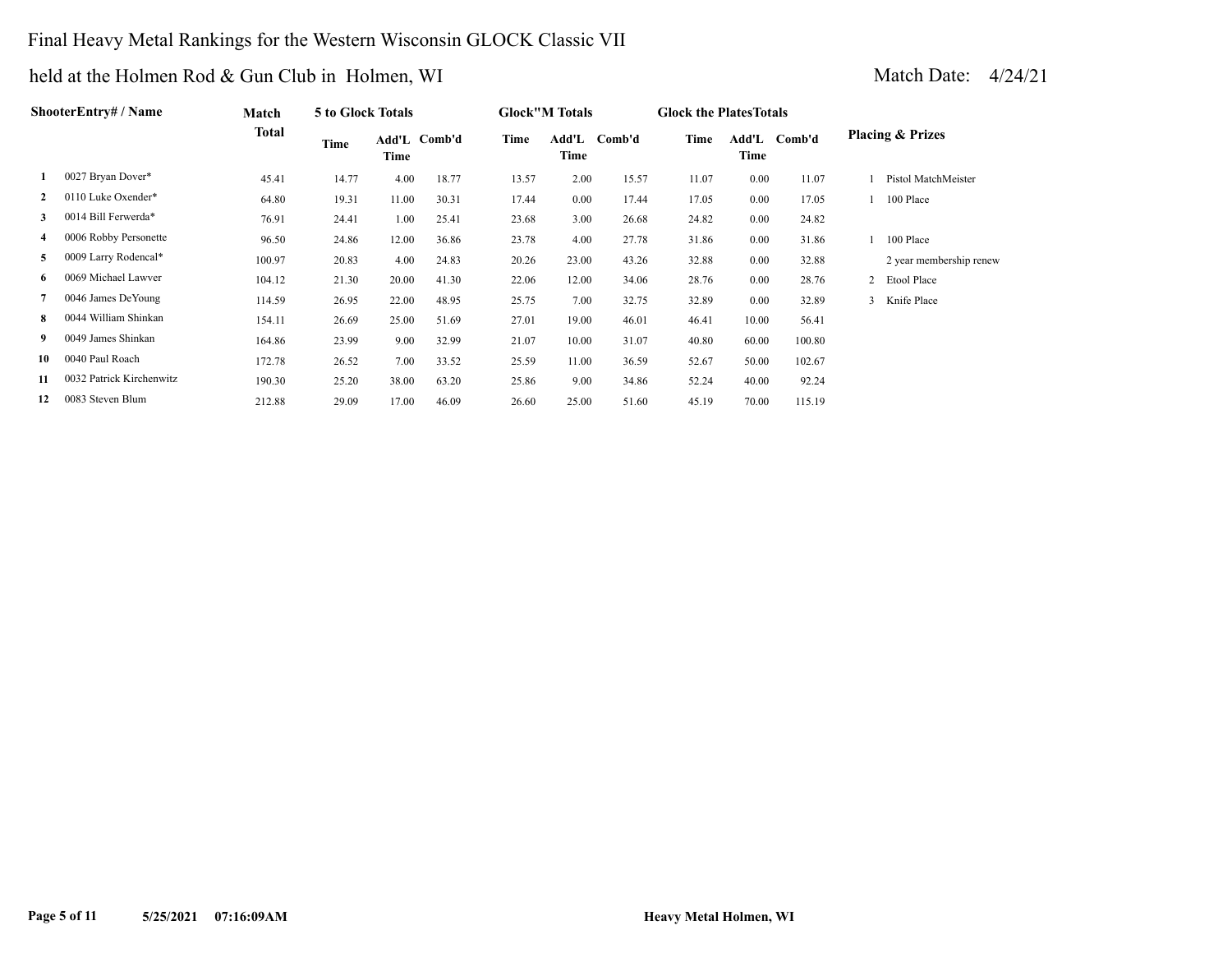## Final Major Sub Rankings for the Western Wisconsin GLOCK Classic VII

|              | ShooterEntrv# / Name | Match        | 5 to Glock Totals |       |              |       | <b>Glock</b> "M Totals |        | <b>Glock the Plates Totals</b> |               |        |                             |
|--------------|----------------------|--------------|-------------------|-------|--------------|-------|------------------------|--------|--------------------------------|---------------|--------|-----------------------------|
|              |                      | <b>Total</b> | Time              | Time  | Add'L Comb'd | Time  | Add'L<br>Time          | Comb'd | Time                           | Add'L<br>Time | Comb'd | <b>Placing &amp; Prizes</b> |
|              | 0023 Bryan Dover*    | 37.29        | 9.70              | 0.00  | 9.70         | 10.24 | 1.00                   | 11.24  | 16.35                          | 0.00          | 16.35  | 100 Place                   |
| $\mathbf{2}$ | 0010 Bill Ferwerda*  | 59.42        | 16.32             | 3.00  | 19.32        | 14.70 | 1.00                   | 15.70  | 24.40                          | 0.00          | 24.40  |                             |
| 3            | 0017 Jeffrey Bunch*  | 69.70        | 14.73             | 3.00  | 17.73        | 12.71 | 11.00                  | 23.71  | 28.26                          | 0.00          | 28.26  |                             |
| 4            | 0108 Luke Oxender*   | 98.32        | 13.52             | 5.00  | 18.52        | 13.22 | 4.00                   | 17.22  | 22.58                          | 40.00         | 62.58  |                             |
|              | 0038 Derek Hurd      | 102.87       | 16.35             | 4.00  | 20.35        | 18.39 | 2.00                   | 20.39  | 42.13                          | 20.00         | 62.13  | 100 Place                   |
| 6.           | 0043 William Shinkan | 197.33       | 18.32             | 15.00 | 33.32        | 17.96 | 4.00                   | 21.96  | 42.05                          | 100.00        | 142.05 | Etool Place                 |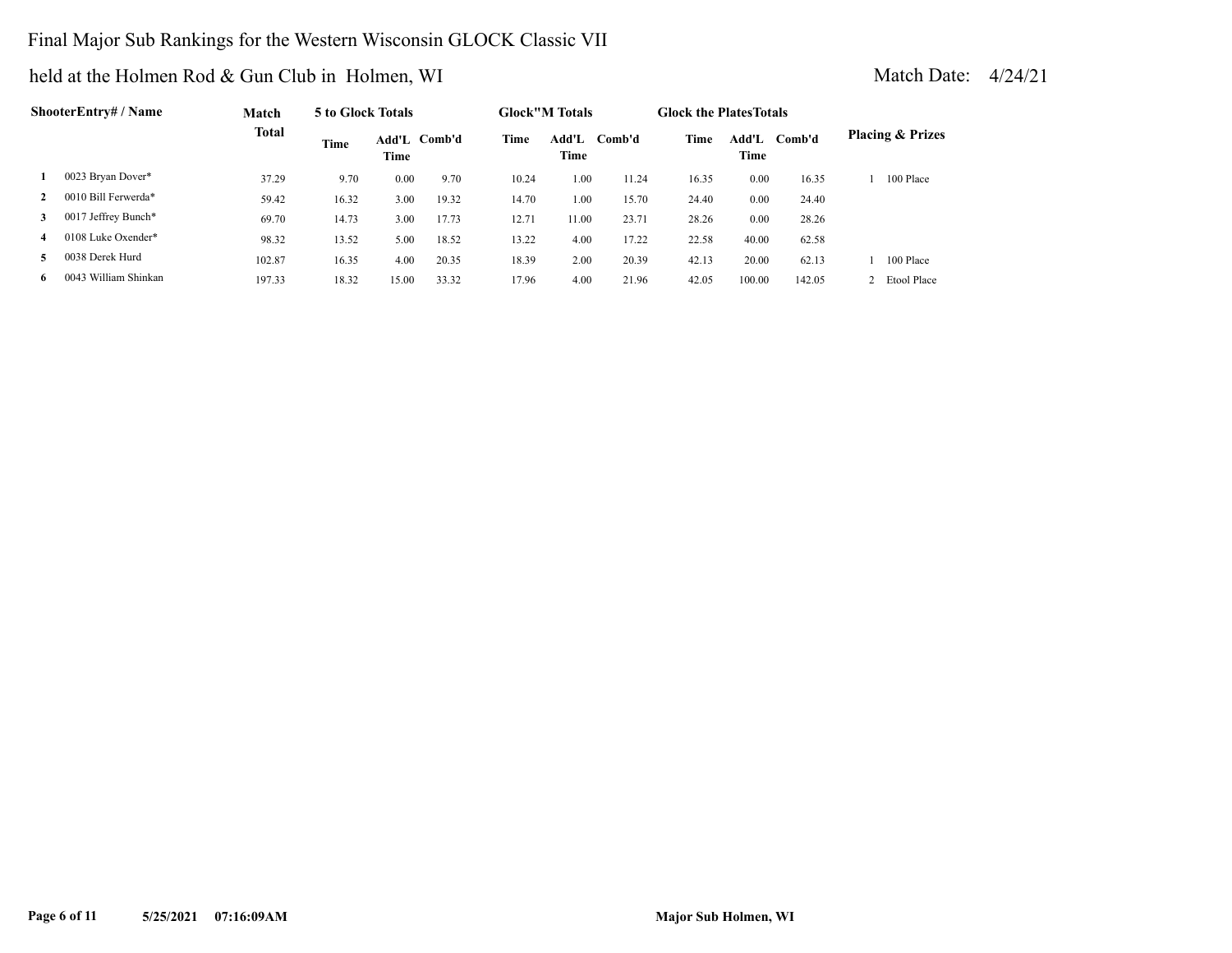# Final Master Stock Rankings for the Western Wisconsin GLOCK Classic VII

|              | ShooterEntry# / Name | <b>Match</b> | 5 to Glock Totals |               |        |       | <b>Glock</b> "M Totals |        | <b>Glock the Plates Totals</b> |               |        |                             |
|--------------|----------------------|--------------|-------------------|---------------|--------|-------|------------------------|--------|--------------------------------|---------------|--------|-----------------------------|
|              |                      | <b>Total</b> | Time              | Add'L<br>Time | Comb'd | Time  | Add'L<br>Time          | Comb'd | Time                           | Add'L<br>Time | Comb'd | <b>Placing &amp; Prizes</b> |
|              | 0026 Bryan Dover*    | 46.38        | 14.51             | 4.00          | 18.51  | 13.56 | 2.00                   | 15.56  | 12.31                          | 0.00          | 12.31  | 100 Place                   |
| $\mathbf{2}$ | 0061 Butch Barton*   | 55.28        | 15.95             | 6.00          | 21.95  | 14.79 | 4.00                   | 18.79  | 14.54                          | 0.00          | 14.54  | 2 Etool Place               |
| 3            | 0013 Bill Ferwerda*  | 72.23        | 24.46             | 4.00          | 28.46  | 23.07 | 0.00                   | 23.07  | 20.70                          | 0.00          | 20.70  | Knife Place                 |
| 4            | 0111 Paul Tangen*    | 80.01        | 21.54             | 8.00          | 29.54  | 20.44 | 6.00                   | 26.44  | 24.03                          | 0.00          | 24.03  |                             |
| 5            | 0020 Jeffrey Bunch*  | 93.98        | 22.92             | 14.00         | 36.92  | 25.51 | 14.00                  | 39.51  | 17.55                          | 0.00          | 17.55  |                             |
| 6.           | 0048 James Shinkan   | 96.72        | 24.20             | 12.00         | 36.20  | 21.02 | 6.00                   | 27.02  | 33.50                          | 0.00          | 33.50  |                             |
|              | 0008 Larry Rodencal* | 143.23       | 22.54             | 24.00         | 46.54  | 20.07 | 17.00                  | 37.07  | 39.62                          | 20.00         | 59.62  |                             |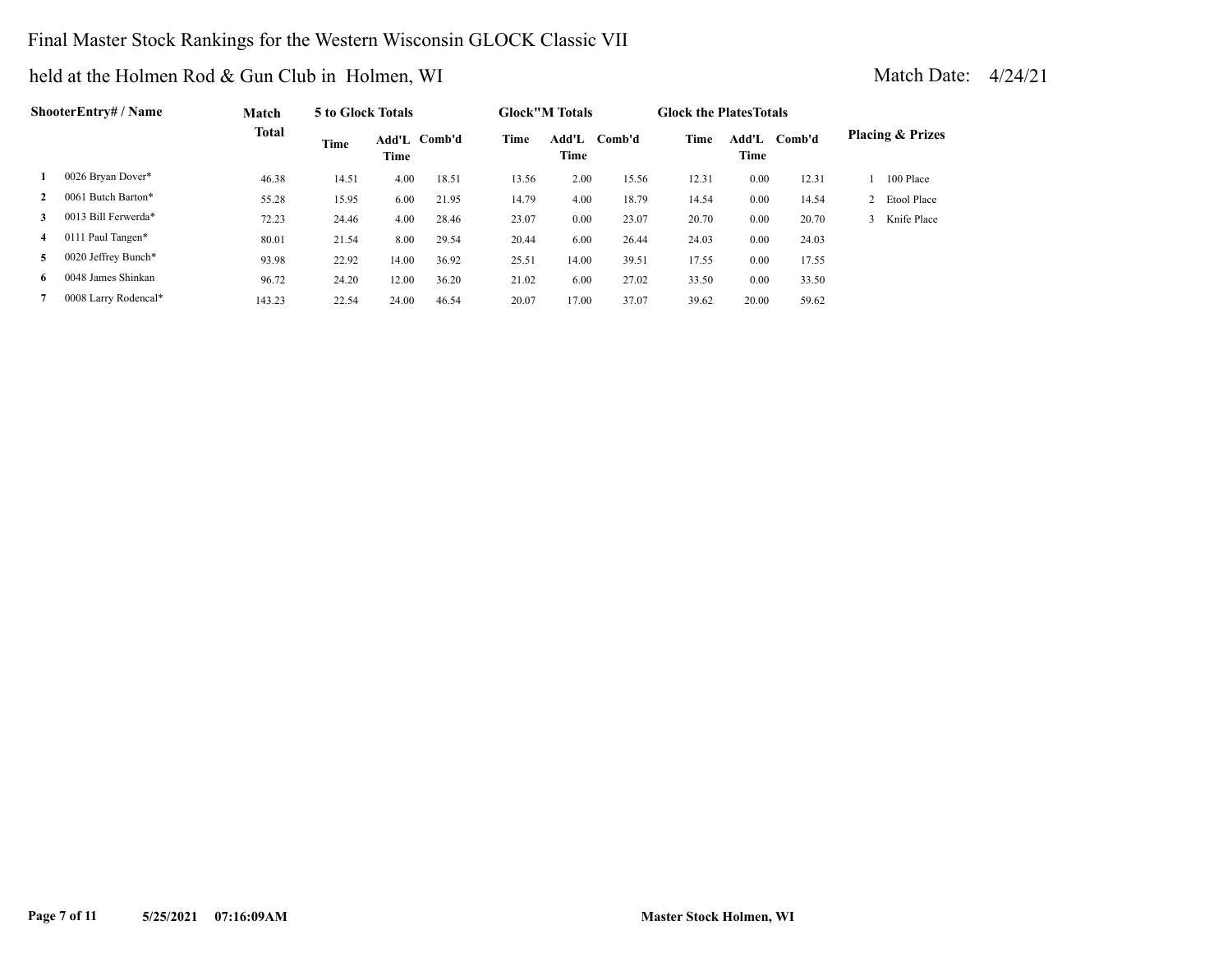## Final SubCompact Rankings for the Western Wisconsin GLOCK Classic VII

|              | <b>ShooterEntry# / Name</b> | Match        | 5 to Glock Totals |       |              |       | <b>Glock</b> "M Totals |              | <b>Glock the Plates Totals</b> |               |        |   |                             |
|--------------|-----------------------------|--------------|-------------------|-------|--------------|-------|------------------------|--------------|--------------------------------|---------------|--------|---|-----------------------------|
|              |                             | <b>Total</b> | Time              | Time  | Add'L Comb'd | Time  | Time                   | Add'L Comb'd | Time                           | Add'L<br>Time | Comb'd |   | <b>Placing &amp; Prizes</b> |
|              | 0022 Bryan Dover*           | 45.97        | 14.60             | 5.00  | 19.60        | 13.03 | 1.00                   | 14.03        | 12.34                          | 0.00          | 12.34  |   | 100 Place                   |
| $\mathbf{2}$ | 0098 Larry Plank            | 95.39        | 28.99             | 11.00 | 39.99        | 26.11 | 5.00                   | 31.11        | 24.29                          | 0.00          | 24.29  |   | 100 Place                   |
| 3            | 0055 Brian Swartling        | 121.16       | 22.45             | 11.00 | 33.45        | 19.83 | 12.00                  | 31.83        | 35.88                          | 20.00         | 55.88  |   | 2 Etool Place               |
| 4            | 0071 Bruce Davidson         | 127.16       | 28.05             | 15.00 | 43.05        | 29.05 | 10.00                  | 39.05        | 45.06                          | 0.00          | 45.06  | 3 | Knife Place                 |
| 5            | 0087 Larry Rodencal*        | 130.96       | 26.56             | 39.00 | 65.56        | 23.20 | 11.00                  | 34.20        | 31.20                          | 0.00          | 31.20  |   |                             |
| 6            | 0002 Scott Tesch            | 143.45       | 20.38             | 21.00 | 41.38        | 24.20 | 46.00                  | 70.20        | 31.87                          | 0.00          | 31.87  |   |                             |
|              | 0037 Derek Hurd             | 151.24       | 20.94             | 23.00 | 43.94        | 27.59 | 16.00                  | 43.59        | 43.71                          | 20.00         | 63.71  |   |                             |
| 8            | 0042 William Shinkan        | 157.07       | 27.71             | 24.00 | 51.71        | 24.39 | 11.00                  | 35.39        | 49.97                          | 20.00         | 69.97  |   |                             |
| 9            | 0030 Patrick Kirchenwitz    | 209.40       | 23.74             | 19.00 | 42.74        | 35.57 | 23.00                  | 58.57        | 48.09                          | 60.00         | 108.09 |   |                             |
| 10           | 0114 Mike Suntken           | 233.66       | 21.20             | 65.00 | 86.20        | 23.46 | 30.00                  | 53.46        | 44.00                          | 50.00         | 94.00  |   |                             |
| 11           | 0081 Steven Blum            | 268.40       | 27.69             | 42.00 | 69.69        | 26.11 | 49.00                  | 75.11        | 43.60                          | 80.00         | 123.60 |   |                             |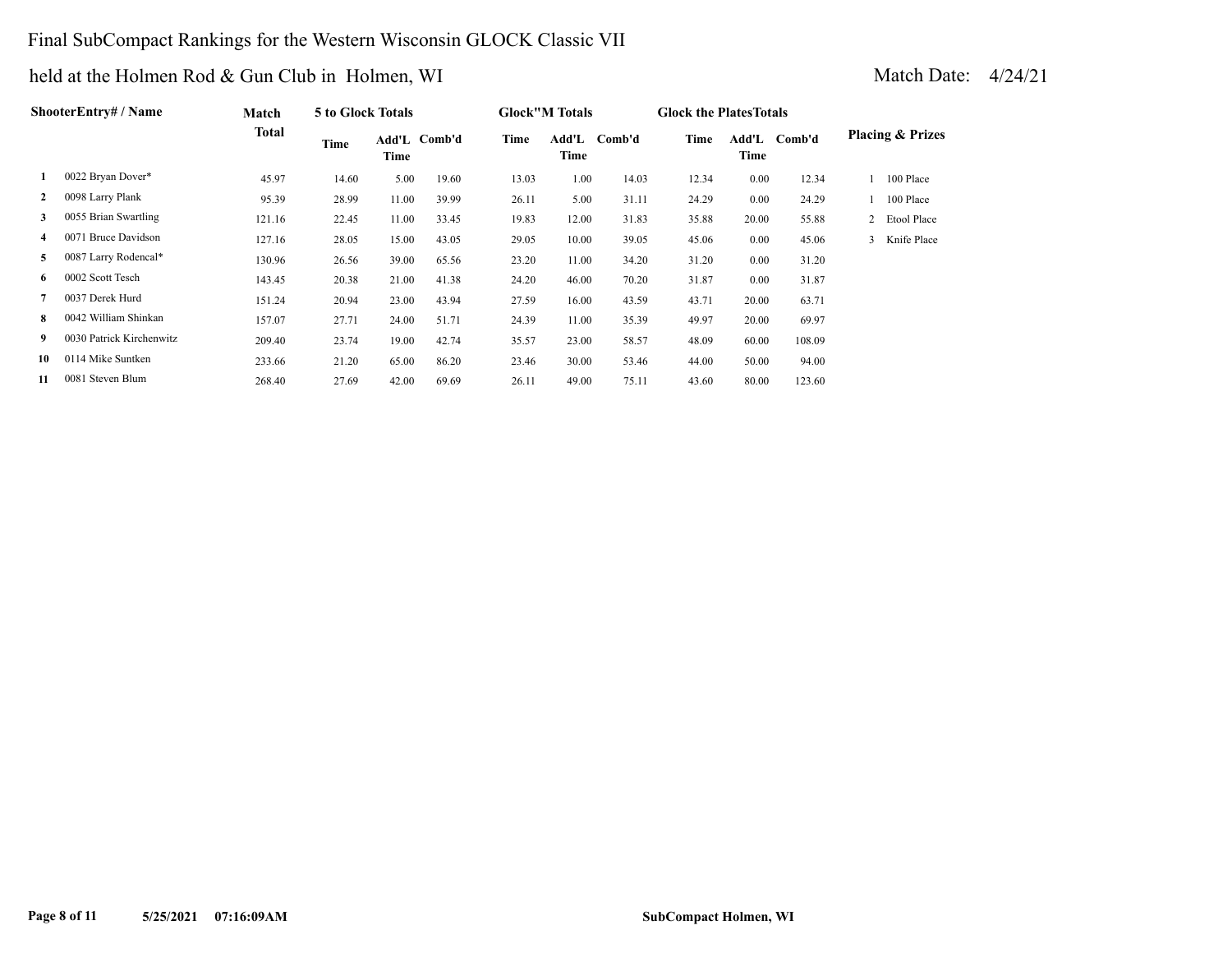# Final Unlimited Rankings for the Western Wisconsin GLOCK Classic VII

| ShooterEntry# / Name |                       | Match        | 5 to Glock Totals |       |              |             | <b>Glock"M Totals</b> |              | <b>Glock the PlatesTotals</b> |        |              |                             |             |
|----------------------|-----------------------|--------------|-------------------|-------|--------------|-------------|-----------------------|--------------|-------------------------------|--------|--------------|-----------------------------|-------------|
|                      |                       | <b>Total</b> | Time              | Time  | Add'L Comb'd | <b>Time</b> | Time                  | Add'L Comb'd | Time                          | Time   | Add'L Comb'd | <b>Placing &amp; Prizes</b> |             |
| 1                    | 0025 Bryan Dover*     | 40.79        | 13.77             | 2.00  | 15.77        | 13.01       | 0.00                  | 13.01        | 12.01                         | 0.00   | 12.01        |                             | 100 Place   |
| $\mathbf{2}$         | 0060 Butch Barton*    | 56.49        | 15.72             | 9.00  | 24.72        | 14.76       | 4.00                  | 18.76        | 13.01                         | 0.00   | 13.01        |                             |             |
| 3                    | 0078 Derek Baerenwald | 60.64        | 20.36             | 3.00  | 23.36        | 20.56       | 0.00                  | 20.56        | 16.72                         | 0.00   | 16.72        |                             | 100 Place   |
| 4                    | 0012 Bill Ferwerda*   | 68.56        | 24.16             | 1.00  | 25.16        | 22.60       | 1.00                  | 23.60        | 19.80                         | 0.00   | 19.80        |                             |             |
| 5                    | 0019 Jeffrey Bunch*   | 70.22        | 22.36             | 8.00  | 30.36        | 22.76       | 1.00                  | 23.76        | 16.10                         | 0.00   | 16.10        |                             |             |
| 6                    | 0094 Sean Powers*     | 80.92        | 19.85             | 11.00 | 30.85        | 18.89       | 1.00                  | 19.89        | 30.18                         | 0.00   | 30.18        |                             |             |
| 7                    | 0063 Michael Neuman   | 85.20        | 27.80             | 6.00  | 33.80        | 24.92       | 4.00                  | 28.92        | 22.48                         | 0.00   | 22.48        | $\overline{2}$              | Etool Place |
| 8                    | 0056 Brian Swartling  | 86.26        | 20.39             | 10.00 | 30.39        | 18.49       | 14.00                 | 32.49        | 23.38                         | 0.00   | 23.38        | 3                           | Knife Place |
| 9                    | 0103 Tyler Benish     | 98.08        | 19.14             | 17.00 | 36.14        | 15.06       | 29.00                 | 44.06        | 17.88                         | 0.00   | 17.88        |                             |             |
| 10                   | 0066 Thomas Blue      | 100.26       | 28.28             | 12.00 | 40.28        | 30.94       | 7.00                  | 37.94        | 22.04                         | 0.00   | 22.04        |                             |             |
| 11                   | 0036 Gerald Lakner    | 125.42       | 23.21             | 32.00 | 55.21        | 23.14       | 15.00                 | 38.14        | 32.07                         | 0.00   | 32.07        |                             |             |
| 12                   | 0073 Adam Schaefer    | 141.83       | 21.51             | 44.00 | 65.51        | 22.97       | 21.00                 | 43.97        | 32.35                         | 0.00   | 32.35        |                             |             |
| 13                   | 0107 Douglas Kyllo    | 161.38       | 25.67             | 26.00 | 51.67        | 23.65       | 11.00                 | 34.65        | 45.06                         | 30.00  | 75.06        |                             |             |
| 14                   | 0082 Steven Blum      | 187.91       | 27.01             | 38.00 | 65.01        | 20.93       | 45.00                 | 65.93        | 36.97                         | 20.00  | 56.97        |                             |             |
| 15                   | 0101 Jesse Mielitz    | 332.32       | 41.59             | 56.00 | 97.59        | 35.98       | 21.00                 | 56.98        | 67.75                         | 110.00 | 177.75       |                             |             |
| 16                   | 0075 Sarah Schaefer   | 350.53       | 18.51             | 68.00 | 86.51        | 23.57       | 60.00                 | 83.57        | 60.45                         | 120.00 | 180.45       |                             |             |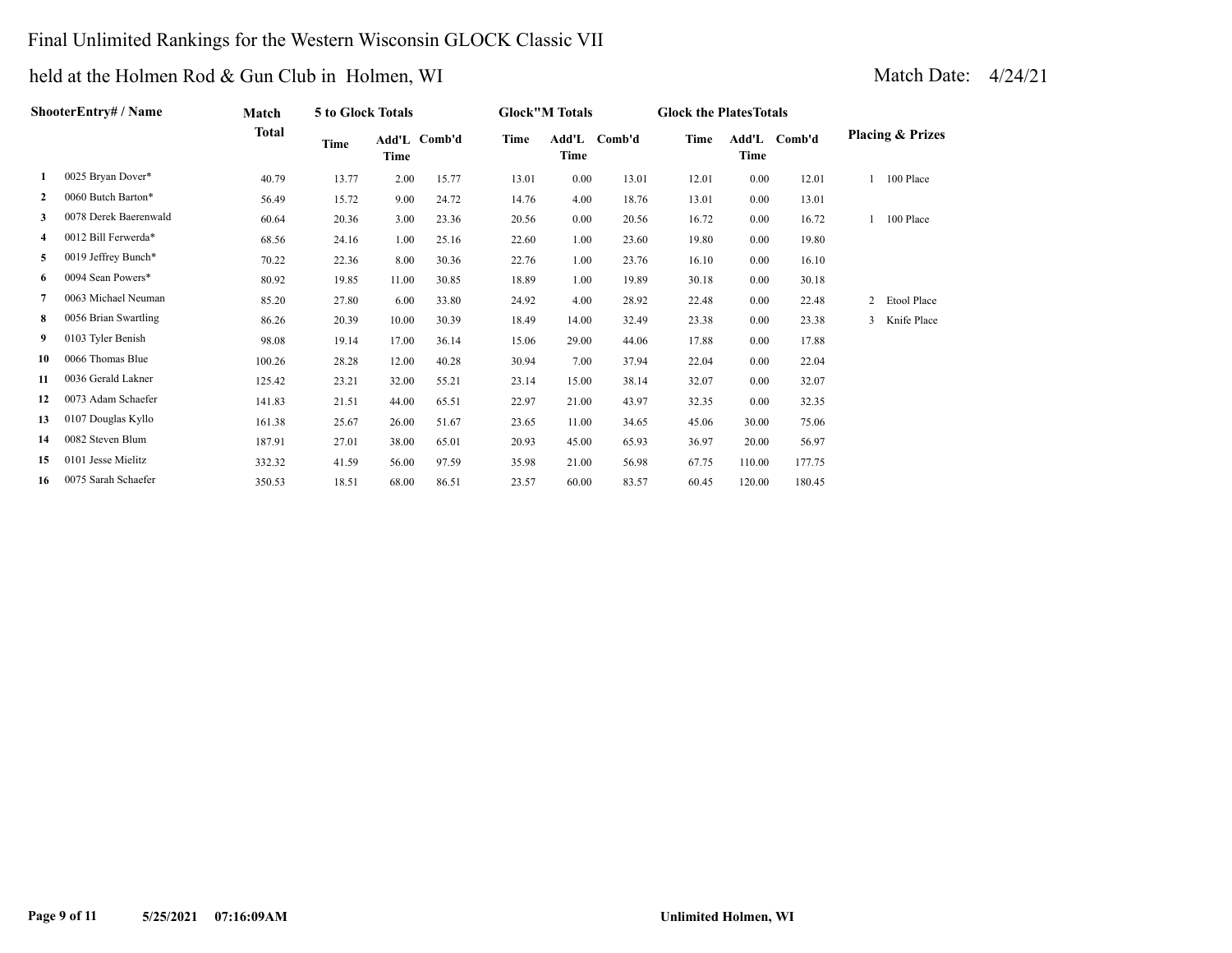| Civilian               |              |                                  |                                                 |  |  |  |  |  |  |
|------------------------|--------------|----------------------------------|-------------------------------------------------|--|--|--|--|--|--|
| <b>Standing</b>        | Score        | <b>Team Name</b>                 | <b>Team Members</b>                             |  |  |  |  |  |  |
|                        | 372.85       | Department of the Navy           | Robby Personette, Michael Lawver, James DeYoung |  |  |  |  |  |  |
|                        | 440.81       | Minnesota Glockaholics Anonymous | Brian Swartling, Ryan Wolfgram, Richard Thorn   |  |  |  |  |  |  |
|                        | 720.51       | X Caliber Firearms Training      | Douglas Kyllo, Jesse Mielitz, Joshua Zieman     |  |  |  |  |  |  |
| <b>Junior Civilian</b> |              |                                  |                                                 |  |  |  |  |  |  |
| <b>Standing</b>        | <b>Score</b> | <b>Team Name</b>                 | <b>Team Members</b>                             |  |  |  |  |  |  |
|                        | 1,514.73     | Double Tap - SEWYM               | Michael Bender, Michael Hansen, Jacob Derzay    |  |  |  |  |  |  |
|                        | 2,050.15     | Chester's Pups - SEWYM           | Jared Diver, Delia Hansen, James Lawrenz        |  |  |  |  |  |  |